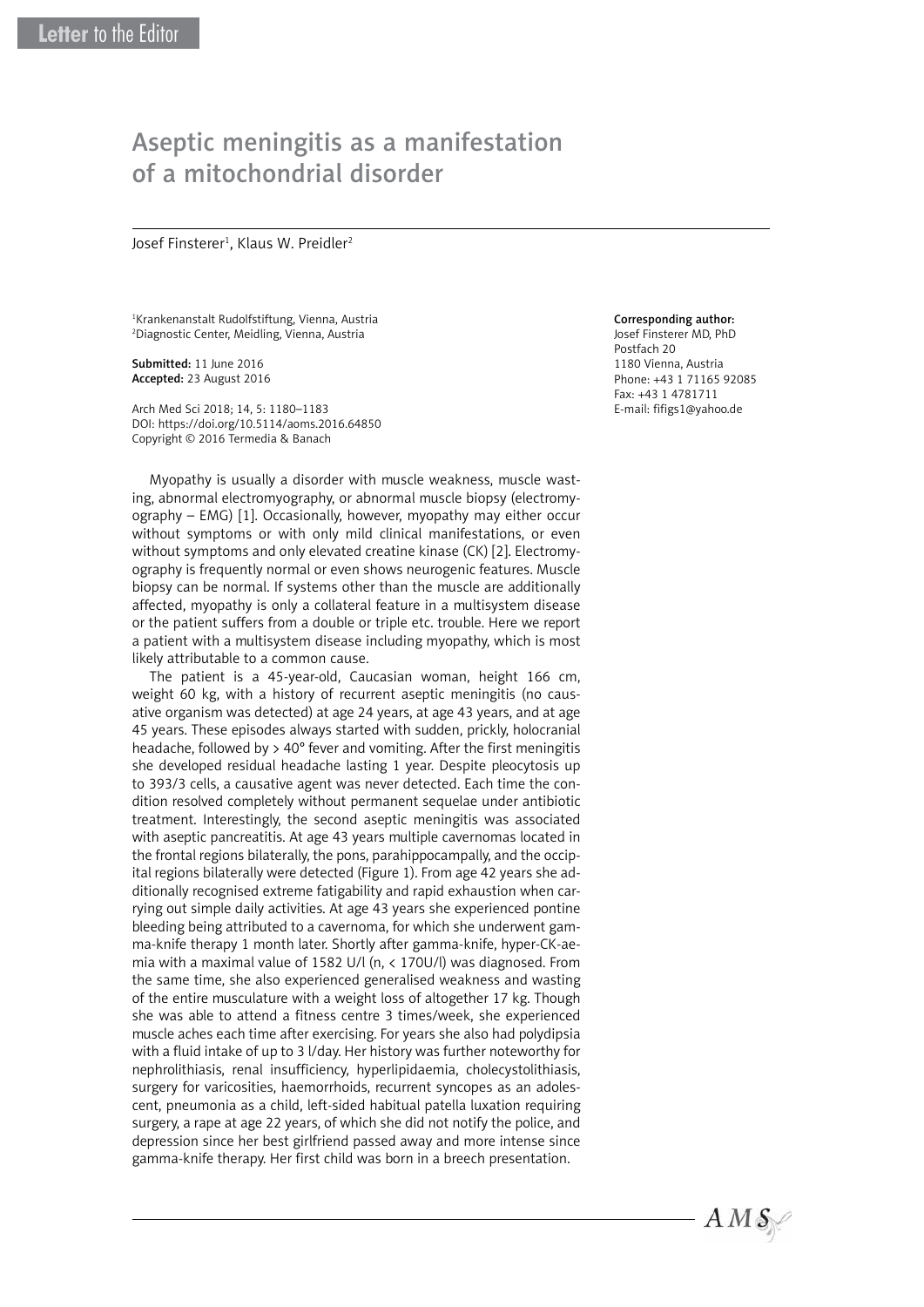

Figure 1. MRI T2-weighted images showing hypointensities in the temporal poles bilaterally, the midbrain, and the frontal lobe on the left side being interpreted as cavernomas

Her family history was positive for polydipsia (sister), multiple cavernomas of the skin (father, grandmother from the mother's side), hypothyroidism (mother, sister), hyper-CK-aemia (mother), diabetes (father, mother, grandfather from the mother's side), easy fatigability (mother, sister), blindness (grandmother from the father's side), depression (mother, grandmother from the mother's side), schizophrenia (sister of father, cousin from the father's side), psychiatric abnormality (female cousin), left-sided habitual patella luxation (daughter, sister), prostate cancer (father's brother), and astrocytoma (cousin from the father's side).

Clinical neurologic examination at age 45 years was normal except for sore neck muscles and myopia. Antibodies against viruses in the serum and CSF and *Toxocara canis* were negative. Nerve conduction studies, needle EMG, and echocardiogra-

phy were normal. She did not consent to muscle biopsy or genetic work-up. She regularly took only bupropion (300 mg/day).

The presented patient is interesting for several aspects. First, the patient had exercise intolerance and hereditary hyper-CK-aemia without stigmas on clinical examination or EMG (Table I). Nonetheless, she experienced easy fatigability, muscle soreness after exercise, general weakness, wasting, weight loss, and there was constant hyper-CK-aemia at least since age 42 years. Since other organs were additionally involved (pancreas, kidneys, cerebrum, bones), the condition was regarded as a multisystem disease. The most frequent among the multisystem diseases with myopathy include myotonic dystrophies, respiratory chain defects, β-oxidation defects, choline kinase beta chain defects, Danon dis-

| Table I. Results of blood chemical investigations in the described patient |  |
|----------------------------------------------------------------------------|--|
|----------------------------------------------------------------------------|--|

| Parameter  | <b>RL</b>                                       | 19.07.99* | 17.01.11  | 28.06.14 | 09.07.14  | 22.12.14  | 5.03.15   | 23.04.15  |
|------------|-------------------------------------------------|-----------|-----------|----------|-----------|-----------|-----------|-----------|
| <b>CK</b>  | 26-145 U/l                                      | 52        | 114       | 248      | 112       | 297       | 272       | 216       |
| <b>GOT</b> | $<$ 35 U/l                                      | 8         | 19        | 149      | 19        | 23        | <b>ND</b> | <b>ND</b> |
| GPT        | $0 - 35$ U/I                                    | 8         | 24        | 176      | 52        | 24        | <b>ND</b> | 30        |
| GGT        | $0 - 40$ U/I                                    | 7         | 16        | 360      | 349       | 15        | <b>ND</b> | 19        |
| Amylase    | 28-100 U/L                                      | 32        | <b>ND</b> | 380      | 36        | 32        | <b>ND</b> | <b>ND</b> |
| Lipase     | $13 - 60$ U/I                                   | <b>ND</b> | <b>ND</b> | 1700     | 46        | 42        | 25        | <b>ND</b> |
| Creatinine | $0.5 - 0.9$ mg/dl                               | 1.0       | 0.68      | 0.88     | 0.97      | 0.98      | 0.89      | 1.04      |
| <b>GFR</b> | $> 90$ ml/min/<br>$1.73 \text{ m}^2 \text{ BS}$ | ND.       | >60       | ND.      | <b>ND</b> | <b>ND</b> | 69        | 57        |

*RL – reference limits, \*reference limit at that time was < 70 U/l, CK – creatine kinase, GOT – glutamate oxalate transaminase, GPT – glutamatepyruvate transaminase, GGT –* g*-glutamyl transpeptidase, GFR – glomerular filtration rate, ND – not done, BS – body surface.*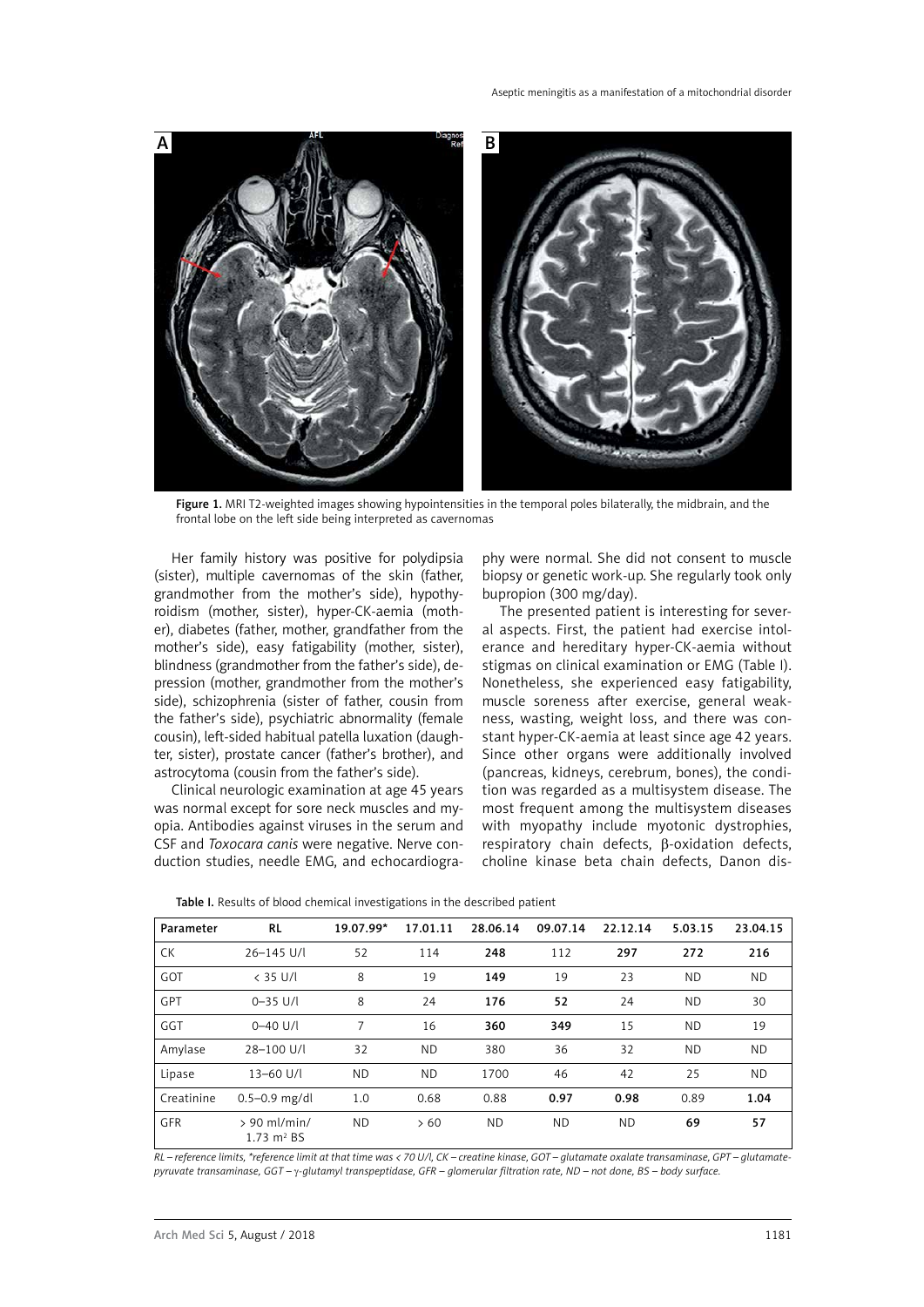Table II. Differential diagnoses of aseptic meningitis

| <b>Differential</b>                  | Reference |
|--------------------------------------|-----------|
| Viral meningitis                     | [8]       |
| Mollaret's meningitis                | [9]       |
| Tuberculous meningitis               | $[30]$    |
| Kikuchi Fujimoto disease             | $[10]$    |
| Intracerebral hypotension            | $[33]$    |
| Drug-induced                         | $[31]$    |
| Viral (with or without agent)        | [8]       |
| IgG4-related                         | $[11]$    |
| Tsutsugamushi disease (scrub typhus) | $[12]$    |
| Leptospirosis                        | $[13]$    |
| Mitochondrial disorder               | $[14]$    |
| Giant leaking colloid cyst           | $[15]$    |
| Heat exposure                        | $[16]$    |
| Systemic lupus erythematosus         | $[17]$    |
| Sjögren syndrome                     | $[18]$    |
| Intrathecal morphine infusion        | $[19]$    |
| Extramedullary spinal teratoma       | $[20]$    |
| Kawasaki disease                     | $[21]$    |
| Congenital apex cholesteatoma        | $[22]$    |
| Still's disease                      | $[23]$    |
| IgG3 subclass deficiency             | $[24]$    |
| Macroprolactinoma                    | $[25]$    |
| Sarcoidosis                          | $[26]$    |
| Cerebral aneurysm                    | $[27]$    |
| Wegener granulomatosis               | $[28]$    |

ease, McLeod syndrome, and Barth syndrome. Myotonic dystrophy was excluded upon the clinical presentation and the normal EMG. Barth syndrome was excluded based on the fact that the patient was female. Danon disease was excluded due to absence of hypertrophic cardiomyopathy and intellectual decline. McLeod syndrome was excluded in the absence of anaemia, dementia, seizures, acanthocytes, and female gender. The most likely cause was an mitochondrial disorder (MID). Arguments for an MID in addition to myopathy are the cerebral manifestations, short stature, aseptic pancreatitis, renal insufficiency, nephrolithiasis, hereditary hyper-CK-aemia, polydipsia, hyperlipidaemia, unilateral habitual patella luxation, and the family history. The multisystem condition of the presented patient and of some of her relatives is noteworthy and suggests a mitochondrial multiorgan disorder syndrome (MIMODS) [3–7].

Second, the patient had recurrent aseptic meningitis of unknown aetiology, despite intensive work-up for various differentials (Table II) [8–28]. A viral cause was excluded upon repeated negative search for antibodies against viruses and for virus DNA. Mollaret's meningitis was excluded because of a negative HSV2 test [29]. Tuberculous meningitis [30] was excluded since the patient was not severely ill, since the course was of long duration without marked deterioration, and since the QuantiFERON blood test and PCR for *Mycobacterium tuberculosis* were negative. Drug-induced meningitis [31] was excluded since she was not regularly taking ibuprofen, zaltoprofen, carbamazepine, trimethoprim, ergot alkaloids, immunoglobulins, tumor necrosis factor (TNF)- $\alpha$ , ipilimumab, amoxicillin, or cetuximab [32]. Acute intracerebral hypotension [33] mimicking aseptic meningitis was excluded since the patient developed fever each time and since stigmas of low cerebrospinal fluid (CSF) pressure syndrome were absent on MRI. There was also no indication for a paraneoplastic origin of recurrent pleocytosis. Additionally, it is unclear whether aseptic meningitis truly resolved upon antibiotic treatment or spontaneously. Arguments for aseptic meningitis as a manifestation of an MID are that pancreatitis has been reported once in association with aseptic meningitis [34], that the currently presented patient had pancreatitis during the second aseptic meningitis, and that in a single patient aseptic meningitis was associated with vasoconstriction syndrome, also a rare manifestation of an MID [35].

Third, it remains speculative whether the multiple cavernomas are a manifestation of the suspected MID or a second trouble due to another cause. Both possibilities are conceivable. Arguments for a common cause of the condition are that features of an MID and at least cutaneous cavernomas were also present in other family members, that vascular involvement is well established as a manifestation of MIDs [36], and that cyst formation in the liver, pancreas or kidney may also indicate an MID. Arguments against a common cause of the cavernomas and the MID are that cavernomas have not been reported in patients with a MID so far, that cavernomas of the skin and the cerebrum may have a different aetiology, and that aseptic meningitis has been reported in association with cavernomas only once [37]. In this patient with at least 9 episodes of aseptic meningitis a single cavernoma was accidentally found on cerebral MRI [37].

In conclusion, this case shows that myopathy with multisystem involvement suggests an MID. that the MID may manifest as aseptic meningitis and multiple cavernomas, and that myopathy in the MID may manifest with muscle symptoms and hyper-CK-aemia but normal clinical examination and EMG.